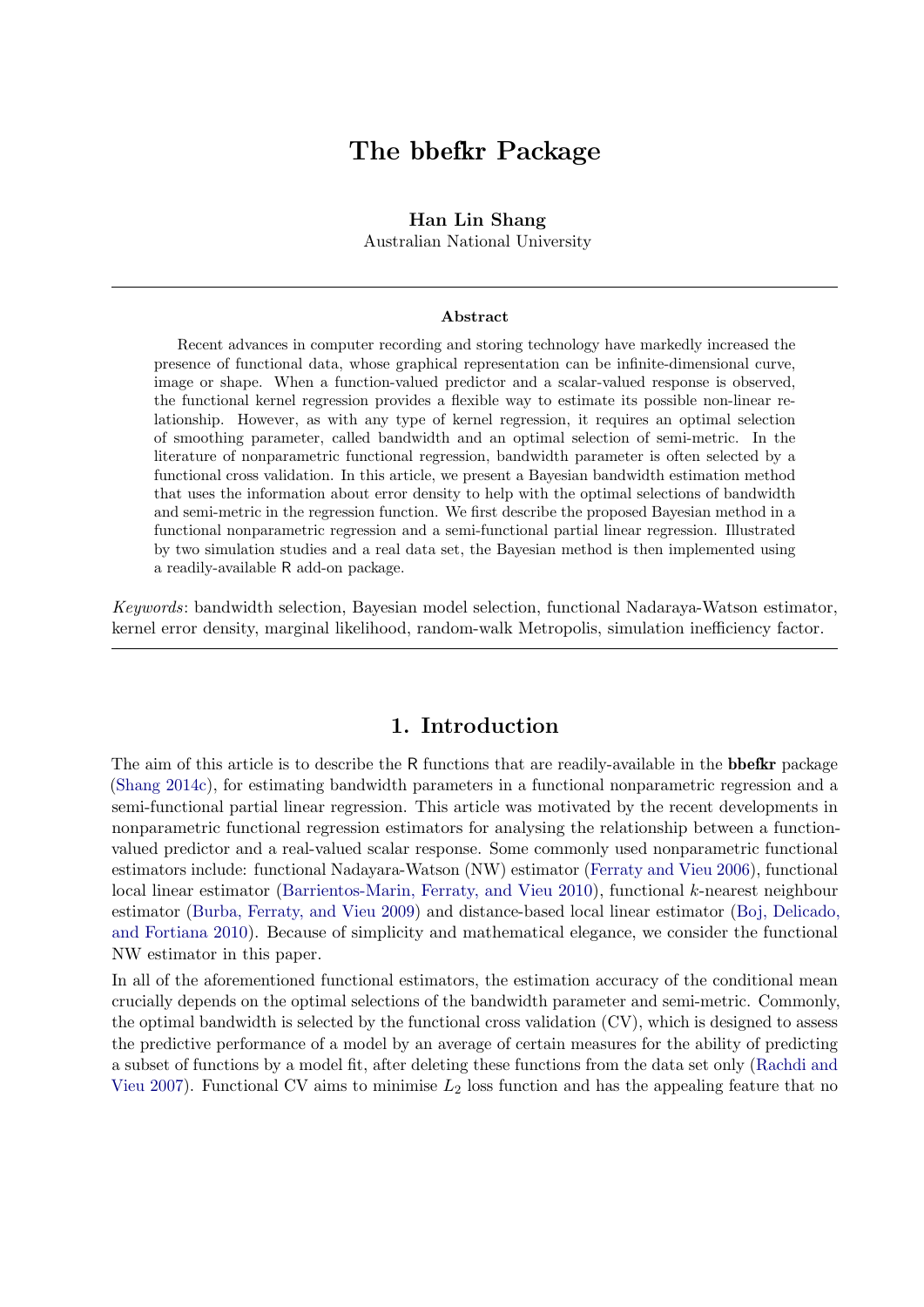#### 2 The bbefkr Package

estimation of the error variance is required. However, since residuals affect the estimation accuracy of regression function, functional CV may select a sub-optimal bandwidth. This in turn leads to inferior estimation accuracy of regression functions (see for example, [Shang](#page-13-3) [2013,](#page-13-3) [2014b\)](#page-13-4). As an alternative, we present a Bayesian bandwidth estimation method that simultaneously estimates the optimal bandwidths in the regression function and kernel-form error density by minimising the generalised loss function (see [Shang](#page-13-3) [2013,](#page-13-3) for the importance of error density estimation). As a by-product of the Bayesian method, we can also select the optimal semi-metric based on the notion of marginal likelihood.

Before introducing the bandwidth estimation method, we first define the problem more precisely. Let  $\mathbf{y} = (y_1, y_2, \dots, y_n)^\top$  be a vector of scalar responses,  $\mathbf{T} = (T_1, T_2, \dots, T_n)^\top$  be realisations of a functional predictor and  $\mathbf{X} = (X_{i1}, \ldots, X_{ip})_{i=1,\ldots,n}$  be p-dimensional real-valued predictors, where  $\top$ represents matrix transpose. We consider two regression models, namely a functional nonparametric regression and a semi-functional partial linear regression. The latter is a generalisation of the former, in which the real-valued predictors are also incorporated into the regression function. The semi-functional partial linear regression can be defined as

$$
y_i = \mathbf{X}_i \boldsymbol{\beta} + m(T_i) + \varepsilon_i, \qquad i = 1, 2, \dots, n,
$$
\n<sup>(1)</sup>

where  $\boldsymbol{\beta} = (\beta_1, \ldots, \beta_p)^\top$  is a vector of unknown real-valued regression coefficients in the parametric counterpart,  $m$  is an unknown smooth function that performs the mapping from function space to real space and  $(\varepsilon_1, \ldots, \varepsilon_n)$  are independent and identically distributed (iid) random errors with an unknown error density, denoted as  $f(\varepsilon)$ . We assume that there is no correlation between the covariates in the regression function and errors, that is

<span id="page-1-0"></span>
$$
E(\varepsilon_i|\boldsymbol{X}_i,T_i)=0.
$$

The functional nonparametric regression model has the only nonparametric part of the equation [\(1\)](#page-1-0). In both regression models, we are interested in accurately estimating the regression function  $m$  and  $f(\varepsilon)$ , which are mainly determined by the optimal selections of bandwidth and semi-metric.

This article proceeds as follows. The Bayesian bandwidth estimation method is first described and its estimation accuracy is then compared based on the idea of marginal likelihood or Bayes factor. Through a series of simulation studies, the sampling algorithm is demonstrated using the R functions in the bbefkr package. Conclusions will then be presented.

### 2. Bayesian bandwidth estimation

The proposed bandwidth estimation methods aims to accurately estimate the regression function approximated by the functional NW estimator of conditional mean and unknown error density approximated by a kernel density of residuals.

#### 2.1. Estimation of error density

The unknown error density  $f(\varepsilon)$  can be approximated by a location-mixture of Gaussian densities (see also [Roeder and Wasserman](#page-13-5) [1997\)](#page-13-5), given by

$$
f(\varepsilon;b) = \frac{1}{n}\sum_{j=1}^{n} \frac{1}{b}\phi\left(\frac{\varepsilon-\varepsilon_j}{b}\right),
$$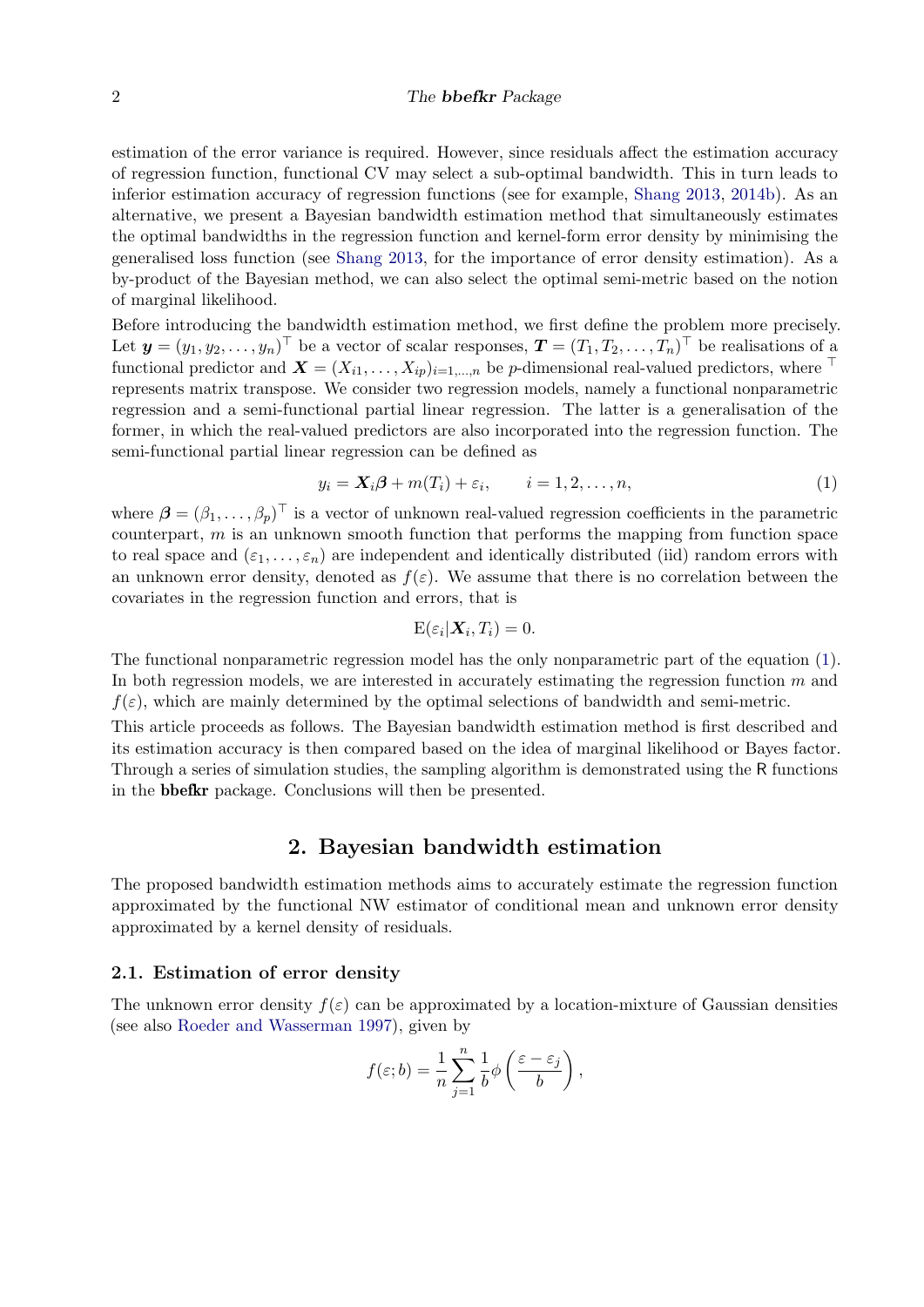where  $\phi(\cdot)$  is the probability density function of the standard Gaussian distribution and the component Gaussian densities have means at  $\varepsilon_j$ , for  $j = 1, 2, \ldots, n$  and a common standard deviation b. Although error  $\varepsilon_j$  is unknown, it can be estimated by the functional NW estimator. Thus, the density of  $y_i$  is approximated by the estimated error density  $f(\varepsilon; b)$ , expressed as

$$
\widehat{f}(\varepsilon;b) = \frac{1}{n}\sum_{j=1}^{n} \frac{1}{b}\phi\left(\frac{\varepsilon-\widehat{\varepsilon}_{j}}{b}\right),\,
$$

where b represents residual bandwidth. In order to avoid the possible selection of  $b = 0$ , a leave-oneout version of the kernel likelihood is often used, given by

$$
\widehat{f}(\widehat{\varepsilon}_i; b) = \frac{1}{n-1} \sum_{\substack{j=1 \ j \neq i}}^n \frac{1}{b} \phi\left(\frac{\widehat{\varepsilon}_i - \widehat{\varepsilon}_j}{b}\right),
$$

where  $\hat{\varepsilon}_i = y_i - \hat{m}(T_i; h)$  is the *i*th residual for  $i = 1, 2, ..., n$ , in the functional nonparametric normalized in the semi-functional nonparametric normal non- $\hat{a}$  on  $\hat{a}$  and  $\hat{a}$  and  $\hat{b}$  and  $\hat{a}$  and regression. In the semi-functional partial linear regression,  $\hat{\varepsilon}_i = y_i - \mathbf{X}_i \boldsymbol{\beta} - \hat{m}(T_i; h)$ , where  $\boldsymbol{\beta}$  can<br>be obtained by the ordinary losst squares (Shang 2014b, Section 2). Given (b, b) and iid assumption be obtained by the ordinary least squares [\(Shang](#page-13-4) [2014b,](#page-13-4) Section 2). Given  $(h, b)$  and iid assumption of the errors, the leave-one-out version of the kernel likelihood of  $y = (y_1, y_2, \ldots, y_n)^\top$  can be approximated by

$$
\widehat{L}(\boldsymbol{y}|h,b) = \prod_{i=1}^n \left[ \frac{1}{n-1} \sum_{\substack{j=1 \ j \neq i}}^n \frac{1}{b} \phi\left(\frac{\widehat{\varepsilon}_i - \widehat{\varepsilon}_j}{b}\right) \right].
$$

#### 2.2. Prior density

We now discuss the issue of prior density for the bandwidths. Let  $\pi(h^2)$  and  $\pi(b^2)$  be the independent prior of squared bandwidths h and b. Since  $h^2$  and  $b^2$  play the role of variance parameters in the Gaussian densities, we assume that the priors of  $h^2$  and  $b^2$  are inverse Gamma density, denoted by IG( $\alpha_h, \beta_h$ ) and IG( $\alpha_b, \beta_b$ ), respectively. Thus, the prior densities of  $h^2$  and  $b^2$  are given by

$$
\pi(h^2) = \frac{(\beta_h)^{\alpha_h}}{\Gamma(\alpha_h)} \left(\frac{1}{h^2}\right)^{\alpha_h+1} \exp\left(-\frac{\beta_h}{h^2}\right),
$$

$$
\pi(b^2) = \frac{(\beta_b)^{\alpha_b}}{\Gamma(\alpha_b)} \left(\frac{1}{b^2}\right)^{\alpha_b+1} \exp\left(-\frac{\beta_b}{b^2}\right),
$$

where  $\alpha_h = \alpha_b = 1.0$  and  $\beta_h = \beta_b = 0.05$  as hyper-parameters. Sensitivity results studied in [Shang](#page-13-3) [\(2013,](#page-13-3) [2014b\)](#page-13-4) show that the choices of hyper-parameters and inverse Gamma densities do not influence the estimation of posterior density.

#### 2.3. Posterior density

Let  $\boldsymbol{\theta} = (h^2, b^2)$  be the parameter vector and  $\boldsymbol{y} = (y_1, \dots, y_n)^\top$  be the data. According to the Bayes theorem, the posterior of  $\theta$  is written by

<span id="page-2-0"></span>
$$
\pi(\boldsymbol{\theta}|\mathbf{y}) = \frac{\widetilde{L}(\mathbf{y}|\boldsymbol{\theta})\pi(\boldsymbol{\theta})}{L(\mathbf{y})},
$$
\n(2)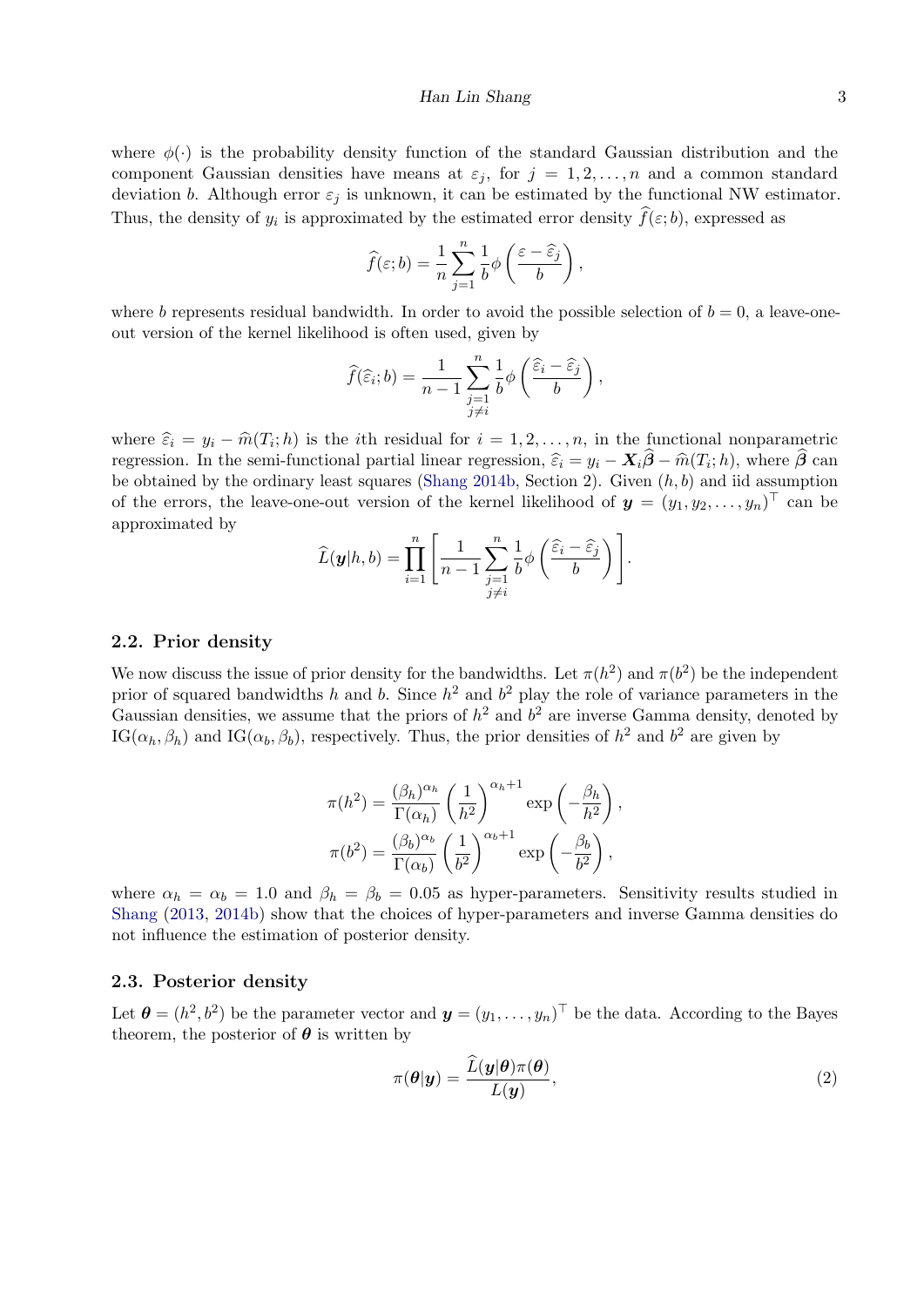where  $\widehat{L}(\bm{y}|\bm{\theta})$  is the approximated likelihood function with squared bandwidths and  $L(\bm{y})$  is the marginal likelihood, which can be expressed as

$$
\int \widehat{L}(\boldsymbol{y}|\boldsymbol{\theta})\pi(\boldsymbol{\theta})d\boldsymbol{\theta}.
$$

In practice, the posterior in  $(2)$  can be approximated by (up to a normalising constant):

$$
\pi(\boldsymbol{\theta}|\boldsymbol{y})\propto\widehat{L}(\boldsymbol{y}|\boldsymbol{\theta})\,\pi(\boldsymbol{\theta}).
$$

We use the adaptive random-walk Metropolis algorithm to sample  $\theta$  (see [Shang](#page-13-3) [2013,](#page-13-3) [2014b,](#page-13-4) for details). In order to assess the convergence of the Markov chain Monte Carlo (MCMC) algorithm, we use the notion of simulation inefficiency factor [\(Meyer and Yu](#page-13-6) [2000\)](#page-13-6). This is a measure of autocorrelation among iterations and provides an indication of how many iterations are required to have the iid draws from the posterior distributions. It is noteworthy that a full range of diagnostic tools in the coda package [\(Plummer, Best, Cowles, and Vines](#page-13-7) [2006\)](#page-13-7) can also be applied to check the convergence of MCMC.

#### 2.4. Adaptive estimation of error density

In kernel density estimation, it has been noted that the leave-one-out estimator may be heavily affected by extreme observations in the data sample (see for example, [Bowman](#page-12-3) [1984\)](#page-12-3). Because of the use of a global bandwidth, the leave-one-out kernel error density estimator is likely to overestimate the tails of the density. To overcome this deficiency, it is possible to use localised bandwidths by assigning small bandwidths to the residuals in the high density region and large bandwidths to the residuals in the low density region. The localised error density estimator can be given by

<span id="page-3-0"></span>
$$
\widehat{f}(\widehat{\varepsilon}_i; b, \tau_{\varepsilon}) = \frac{1}{n-1} \sum_{\substack{j=1 \ j \neq i}}^n \frac{1}{b(1 + \tau_{\varepsilon}|\widehat{\varepsilon}_j|)} \phi\left(\frac{\widehat{\varepsilon}_i - \widehat{\varepsilon}_j}{b(1 + \tau_{\varepsilon}|\widehat{\varepsilon}_j|)}\right),\tag{3}
$$

where  $b(1 + \tau_{\varepsilon}|\hat{\varepsilon}_j|)$  is the bandwidth assigned to residual  $\hat{\varepsilon}_j$  and the vector of parameters is now  $(h, b, \tau_{\varepsilon})$ . Again, the random-walk Metropolis algorithm can be used to sample these parameters, where the prior density of  $\tau_{\varepsilon} \sim U(0, 1)$ .

## 3. Bayesian model selection

How could the Bayesian model selection be useful in functional kernel regression? The answer lies in the choice of semi-metric, which is important to obtain good statistical properties of the nonparametric method in the function space. As pointed out by [Ferraty and Vieu](#page-13-8) [\(2009\)](#page-13-8), the choice of semi-metric has effects on the size and the form of neighborhoods and can thus control the concentration properties of functional data. From a practical viewpoint, a semi-metric based on derivative should be used for a set of smooth functional data; a semi-metric based on dimension reduction technique, such as functional principal component analysis, should be used for a set of rough functional data [\(Ferraty and Vieu](#page-13-1) [2006,](#page-13-1) Chapters 3 and 13). Although [Ferraty and Vieu](#page-13-1) [\(2006,](#page-13-1) p.193) remarked that the optimal selection of semi-metric remains an open question, there is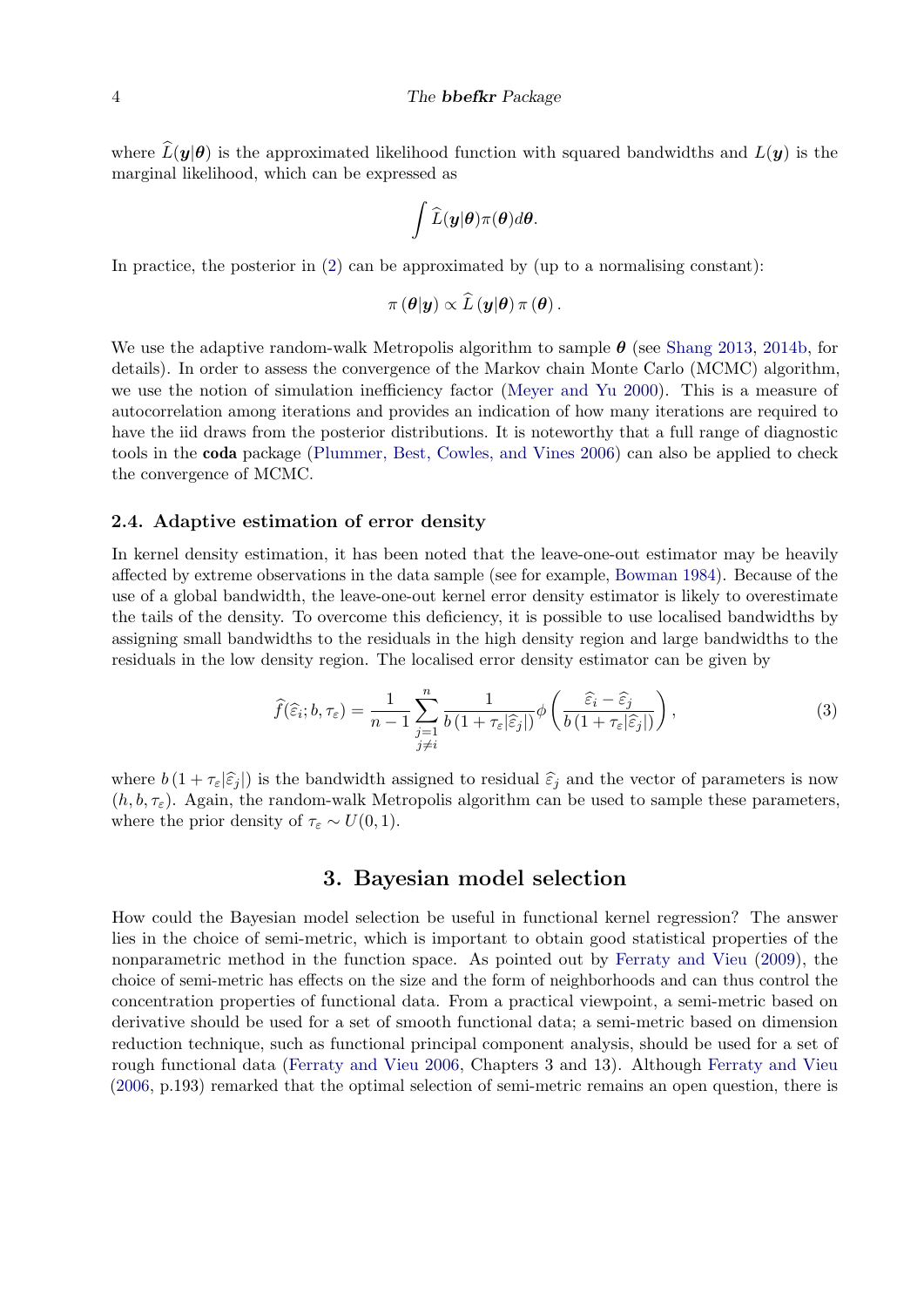#### Han Lin Shang 5

no method to quantify which semi-metric is more adequate, or how to select the optimal one. Here, we propose to use the marginal likelihood to select the optimal semi-metric.

In Bayesian inference, model selection or averaging is often conducted through the Bayes factor of the model of interest against a competing model. The Bayes factor reflects a summary of evidence provided by the data supporting the model as opposed to its competing model. The Bayes factor can be defined as the ratio of the marginal likelihoods under different models. The marginal likelihood is defined as the expectation of likelihood with respect to the prior of parameters. It is seldom computed as the integral of the product of the likelihood and prior of parameters, but instead, is often computed numerically [\(Gelfand and Dey](#page-13-9) [1994;](#page-13-9) [Newton and Raftery](#page-13-10) [1994;](#page-13-10) [Chib](#page-12-4) [1995;](#page-12-4) [Kass](#page-13-11) [and Raftery](#page-13-11) [1995;](#page-13-11) [Geweke](#page-13-12) [1999,](#page-13-12) among others). We utilised the method proposed by [Chib](#page-12-4) [\(1995\)](#page-12-4) to compute the marginal likelihood.

[Chib](#page-12-4) [\(1995\)](#page-12-4) showed that the marginal likelihood under semi-metric A is expressed as

$$
L_{\rm A}(\boldsymbol{y}) = \frac{\widehat{L}_{\rm A}(\boldsymbol{y}|\boldsymbol{\theta})\pi_{\rm A}(\boldsymbol{\theta})}{\pi_{\rm A}(\boldsymbol{\theta}|\boldsymbol{y})},
$$

where  $\widehat{L}_{A}(\bm{y}|\bm{\theta}), \pi_{A}(\bm{\theta})$  and  $\pi_{A}(\bm{\theta}|\bm{y})$  denote the kernel likelihood, prior and posterior under semimetric A, respectively.  $L_A(Y)$  is often computed at the posterior estimate of  $\theta$ . The numerator has a closed form and can be computed analytically, but the denominator can be approximated by the MCMC posterior draws. However, for relatively small number of parameters, the denominator can be estimated by its kernel density estimator based on the simulated chain of  $\theta$  through a posterior sampler.

The Bayes factor of semi-metric A against semi-metric B is defined as

$$
\frac{L_{\rm A}(\bm{y})}{L_{\rm B}(\bm{y})}.
$$

Based on the Bayes factor, we can determine which model is more superior than a competing model with different levels of evidence (see [Kass and Raftery](#page-13-11) [1995,](#page-13-11) for more details); it is also possible to combine different semi-metrics using the idea of Bayesian model averaging.

### <span id="page-4-0"></span>4. Simulation studies

We describe the construction of the simulated data. First of all, a set of discretised data points of a functional curve is simulated:

$$
T_i(t_j) = a_i \cos(2t_j) + b_i \sin(4t_j) + c_i(t_j^2 - \pi t_j + \frac{2}{9}\pi^2), \qquad i = 1, 2, ..., n,
$$
\n(4)

where  $0 \le t_1 \le t_2 \le \cdots \le t_{100} \le \pi$  are equispaced points,  $a_i, b_i$  and  $c_i$  are independently drawn from a uniform distribution on [0, 1] and n represents the sample size. The functional form in [\(4\)](#page-4-0) was taken from [Ferraty, Van Keilegom, and Vieu](#page-12-5) [\(2010\)](#page-12-5) and has also been studied by [Shang](#page-13-3) [\(2013,](#page-13-3) [2014b\)](#page-13-4). Figure [1](#page-5-0) presents 20 simulated smooth curves as an example.

Once the curves are defined, one simulates a functional regression model to compute the scalar responses, given below: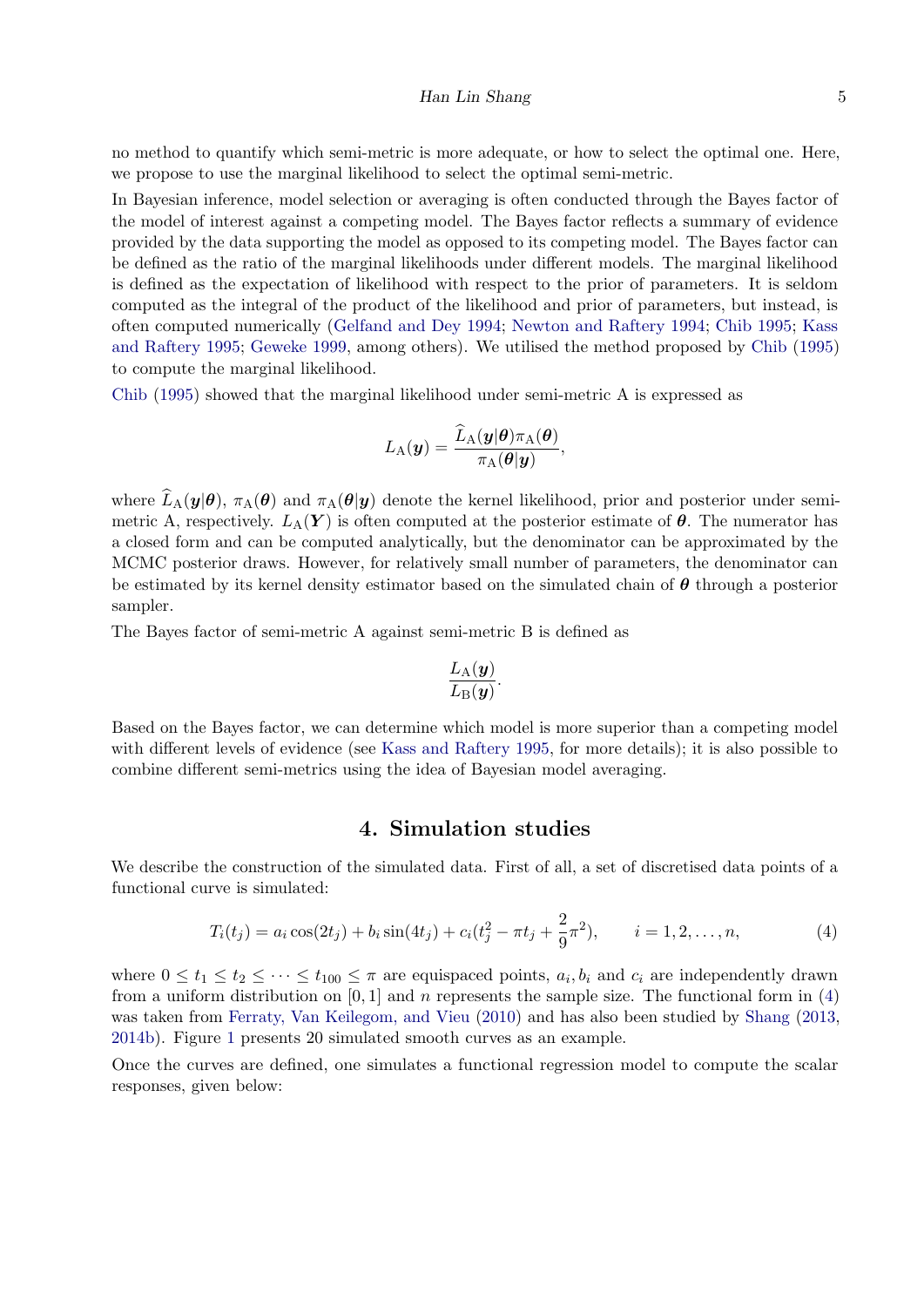<span id="page-5-0"></span>

Figure 1: 20 simulated smooth curves.

- 1) construct a nonparametric component  $m(T_i) = 10 \times (a_i^2 b_i^2)$ , which performs the mapping from function-valued space to real-valued space.
- 2) in the functional nonparametric regression, the regression function consists of only a nonparametric component. Thus, we have  $\tau_i = m(T_i)$ . In the semi-functional partial linear regression, we also have a parametric component. In this case, let  $X_{i1}$  and  $X_{i2}$  be independently drawn from a uniform distribution  $U(0, 1)$  for  $i = 1, 2, ..., n$ . The true values of regression coefficients are set to be  $\beta = (-1, 2)$ . The regression function is constructed as

$$
\tau_i = m(T_i) + \mathbf{X}_i \boldsymbol{\beta}, \quad \text{for } i = 1, 2, \dots, n.
$$

- 3) generate  $\varepsilon_1, \varepsilon_2, \ldots, \varepsilon_n$  from a standard normal distribution.
- 4) compute the corresponding response:

$$
y_i = \tau_i + \varepsilon_i.
$$

#### 4.1. Smooth curves

First, we consider a set of smoothed curves as realisations of a functional predictor and choose a semi-metric based on the second derivative to measure the distances among curves. The relationship between a functional predictor and a scalar response can be modelled by either a functional nonparametric regression or a semi-functional partial linear regression. In the case of a functional nonparametric regression, the optimal selection of semi-metric and the estimated bandwidths, regression function and error density can be obtained as follows: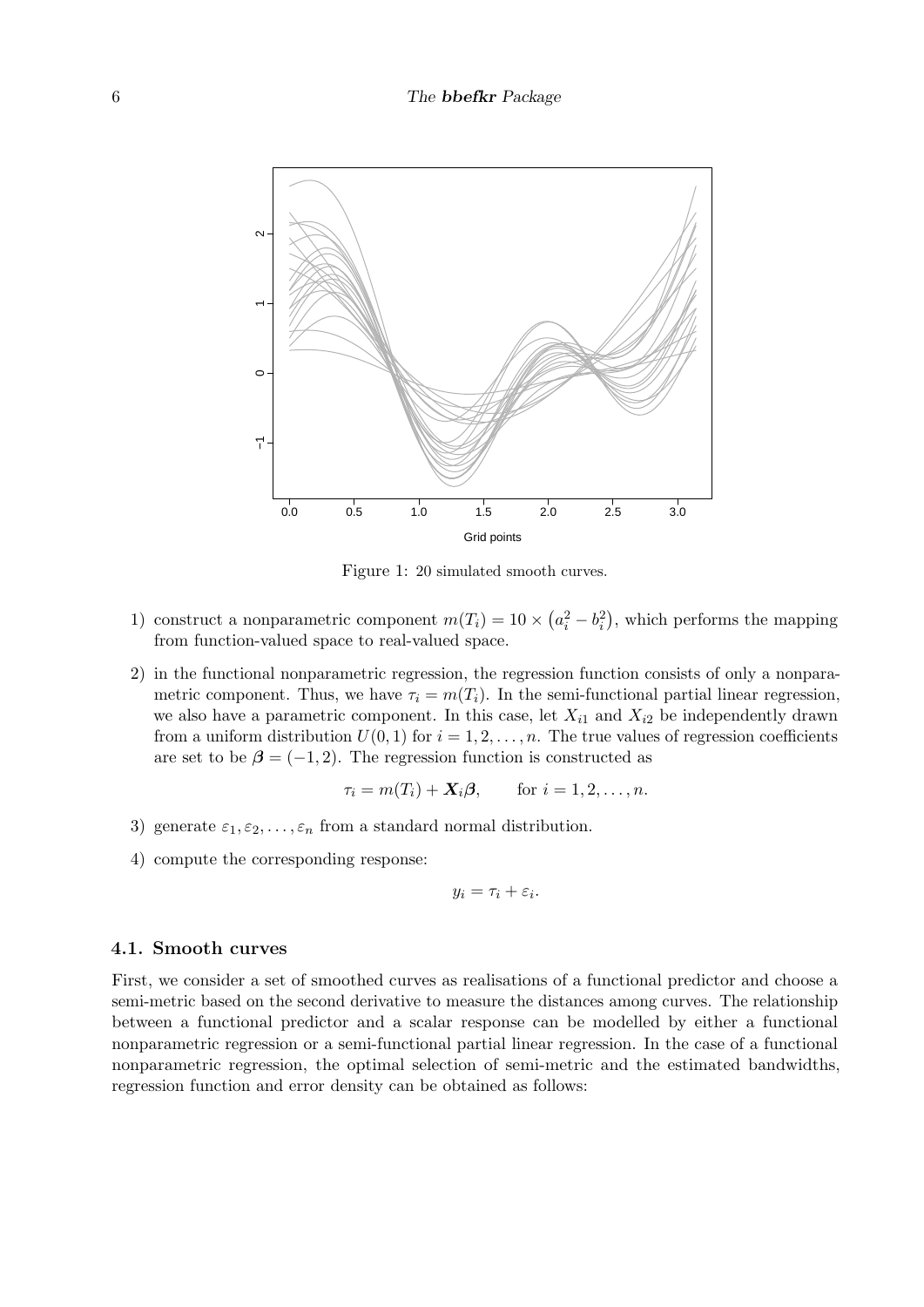```
R> ## install and load the R package
R> install.packages("bbefkr")
R> require(bbefkr)
R> ## set random seed
R> set.seed(123456)
R> ## error density is approximated by a kernel density of residuals with a global
R> ## bandwidth, q=2 represents the semi-metric based on the second derivative,
R \rightarrow ## since functions can be estimated by a basis representation, a B-spline
R> ## basis representation is used with 20 knots
R> np_global <- bayMCMC_np_global(data_x=simcurve_smooth_normerr,
+ data_y=simresp_np_normerr, data_xnew=simcurve_smooth_normerr,
+ warm=1000, M=1000, range.grid=c(0,pi), q=2, nknot=20)
R> ## estimated bandwidth parameters (h,b)
R> np_global$xpfinalres
R> ## estimated values for the regression function
R> np_global$mhat
R> ## simulation inefficiency factor to evaluate the convergence of MCMC
R> ## it measures how many iterations are required to have the iid draws
R> ## from the posterior
R> np_global$sif_value
R> ## log marginal likelihood computed by Chib (1995)'s method
R> np_global$mlikeres
R> ## acceptance rates of the random-walk Metropolis sampling algorithm with target of
R> ## 0.44 for the bandwidths in the regression function and kernal-form error density
R> c(np_global$acceptnwMCMC, np_global$accepterroMCMC)
R> ## estimated error density (probability density function)
R> np_global$fore.den.mkr
R> ## estimated error density (cumulative probability density function)
R> np_global$fore.cdf.mkr
```
By using localised bandwidths, the estimation of error density can generally be more accurate than a global bandwidth because residuals with large magnitude are assigned relatively large bandwidths, while residuals with small magnitude are assigned relatively small bandwidths. An example is provided below:

```
R> ## error density is approximated by a kernel density of residuals with localised
R> ## bandwidths
R> np_local <- bayMCMC_np_local(data_x=simcurve_smooth_normerr,
+ data_y=simresp_np_normerr, data_xnew=simcurve_smooth_normerr, warm=1000,
+ M=1000, range.grid=c(0,pi), q=2, nknot=20)
R> ## estimated bandwidth parameters (h, b, badj)
R> np_local$xpfinalres
R> ## estimated values for the regression function
R> np_local$mhat
R> ## simulation inefficiency factor to evaluate the convergence of MCMC
```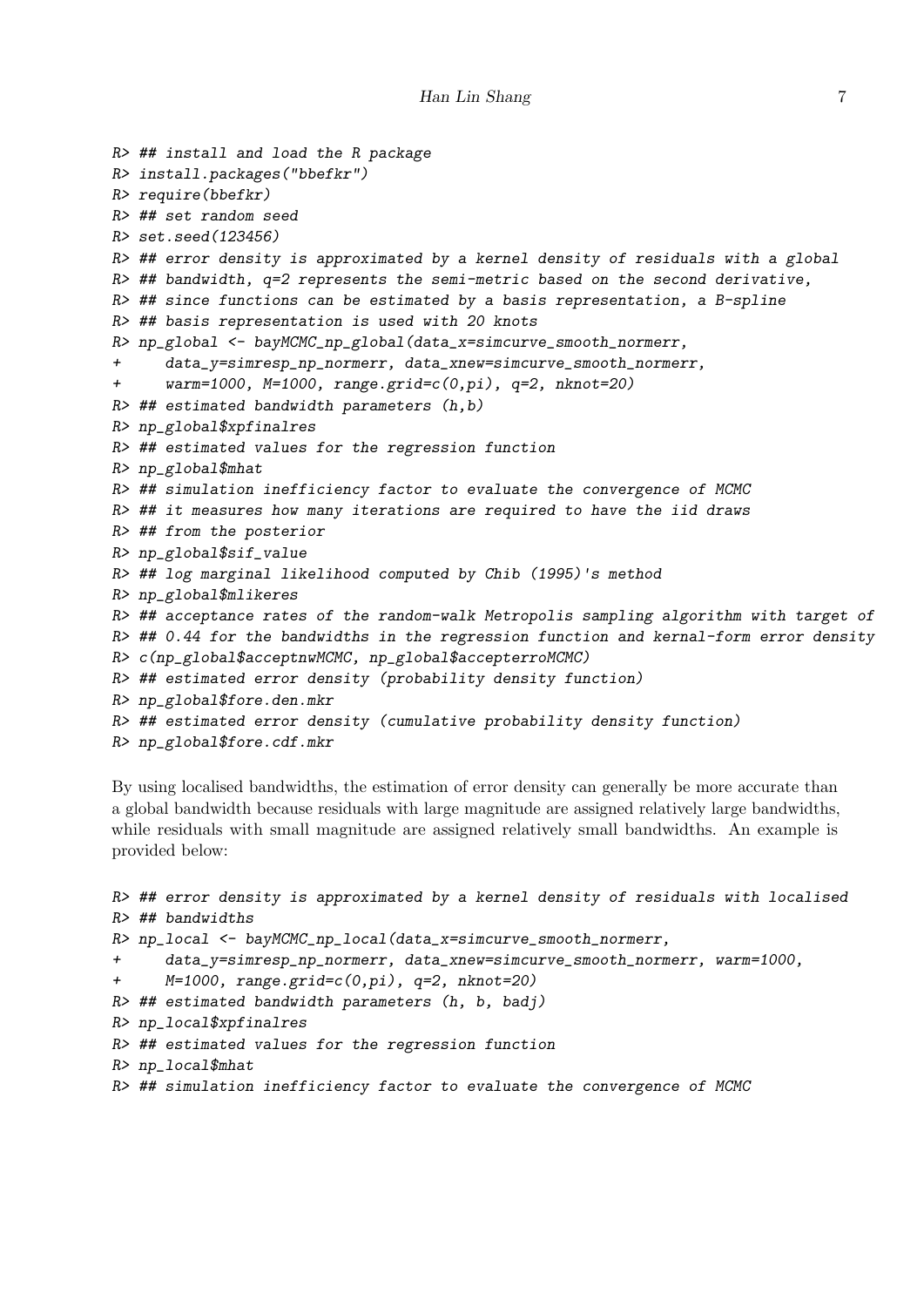```
R> np_local$sif_value
R> ## log marginal likelihood computed by Chib (1995)'s method
R> np_local$mlikeres
R> ## acceptance rates of the random-walk Metropolis algorithm for the bandwidths
R> c(np_local$acceptnwMCMC, np_local$accepterroMCMC, np_local$acceptepsilonMCMC)
R> ## estimated error density (probability density function)
R> np_local$fore.den.mkr
R> ## estimated error density (cumulative probability density function)
R> np_local$fore.cdf.mkr
```
Based on the log marginal likelihood (LML), the kernel-form error density with localised bandwidths is preferred to a global bandwidth. The Bayes factor can be derived from the difference in LML:

 $\exp(\text{LML}_G - \text{LML}_L),$ 

where G and L represent the kernel density estimators of error density, with a global bandwidth or localised bandwidths as described in [\(3\)](#page-3-0).

In a semi-functional partial linear regression, the algorithm is similar to a functional nonparametric regression. Thus, we only highlight the additional output produced, such as the estimation of regression coefficients in the parametric part of the regression function. This is described as follows:

```
R> ## error density is approximated by a kernel density of residuals with a global
R> ## bandwidth, Xvar is a n by 2 matrix, where each column variable is simulated
R \neq # from U(0,1)R> semi_global <- bayMCMC_semi_global(data_x=simcurve_smooth_normerr,
+ data_y=simresp_semi_normerr, data_xnew=simcurve_smooth_normerr,
+ Xvar=Xvar, warm=1000, M=1000, range.grid=c(0,pi), q=2, nknot=20)
R> ## estimated regression coefficients
R> semi_global$betahat
R> ## log marginal likelihood computed by Chib (1995)'s method
R> semi_global$mlikeres
R> ## error density is approximated by a kernel density of residuals with localised
R> ## bandwidths
R> semi_local <- bayMCMC_semi_local(data_x=simcurve_smooth_normerr,
    + data_y=simresp_semi_normerr, data_xnew=simcurve_smooth_normerr,
+ Xvar=Xvar, warm=1000, M=1000, range.grid=c(0,pi), q=2, nknot=20)
R> ## estimated regression coefficients
R> semi_local$betahat
R> ## log marginal likelihood computed by Chib (1995)'s method
R> semi_local$mlikeres
```
### Rough curves

We also consider a set of rough curves as realisations of a functional predictor. The same functional form is given in [\(4\)](#page-4-0), but one extra variable  $d_j \stackrel{\text{iid}}{\sim} U(-0.1, 0.1)$  is included. Figure [2](#page-8-0) presents 20 simulated rough curves as an example.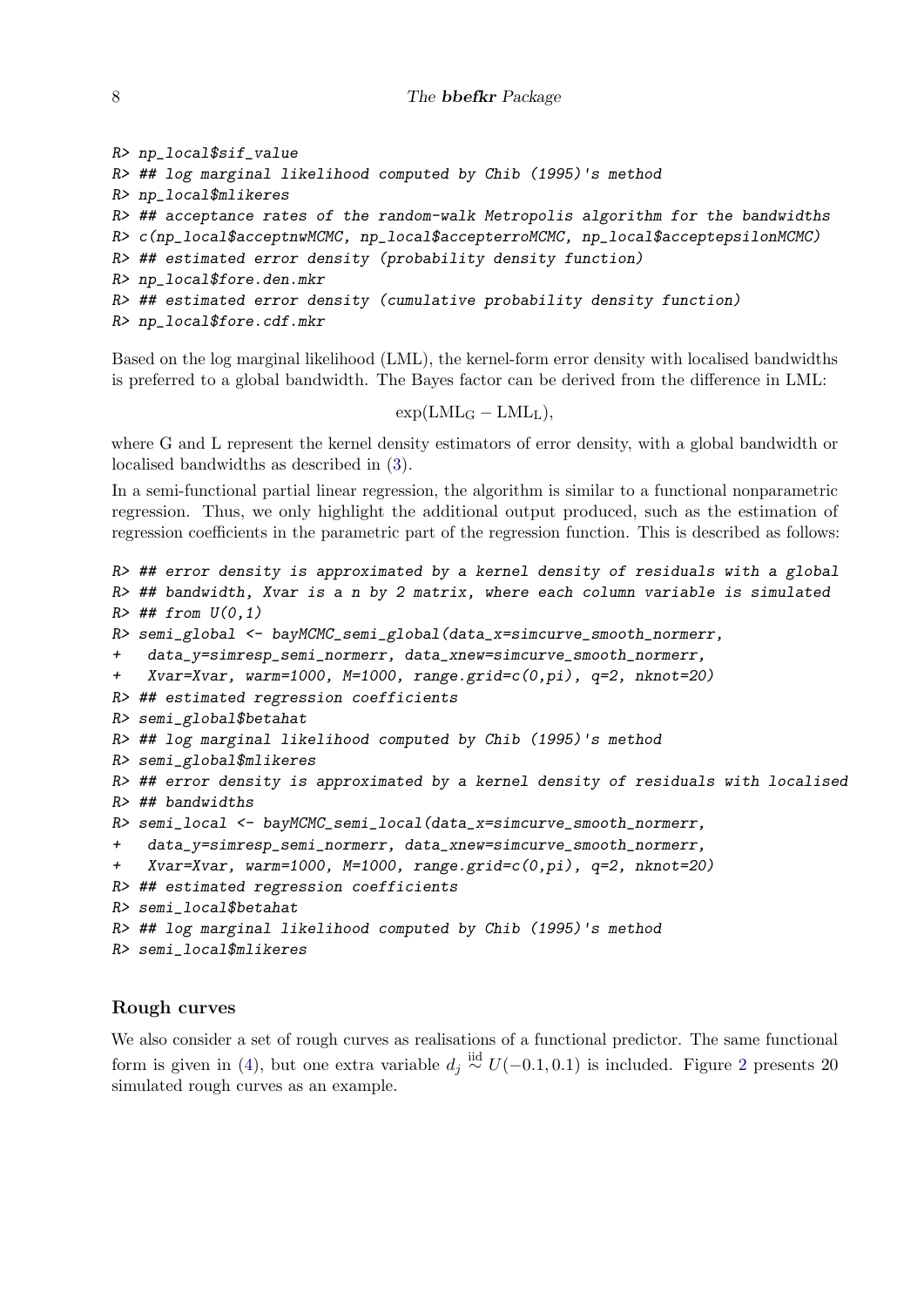<span id="page-8-0"></span>

Figure 2: 20 simulated rough curves.

For modelling a set of rough curves, the semi-metric based on functional principal components should be used [\(Ferraty and Vieu](#page-13-1) [2006\)](#page-13-1). From one to five functional principal components, [Shang](#page-13-4) [\(2014b\)](#page-13-4) found that retaining three functional principal components produces the smallest estimation error in this data set and should be sufficient to explain main mode of variation. Therefore, we compare the LMLs between the semi-metric based on the second derivative and the semi-metric based on three retained functional principal components. This can be implemented as follows:

```
R> ## error density is approximated by a kernel density of residuals with a global
R> ## bandwidth using the semi-metric based on the second derivative
R> rough_np_global_deriv <- bayMCMC_np_global(data_x=simcurve_rough_normerr,
+ data_y=simresp_np_normerr, data_xnew=simcurve_rough_normerr, warm=1000,
+ M=1000, range.grid=c(0,pi), q=2, nknot=20)
R> ## a global bandwidth using the semi-metric based on three retained
R> ## principal components
R> rough_np_global_pca <- bayMCMC_np_global(data_x=simcurve_rough_normerr,
+ data_y=simresp_np_normerr, data_xnew=simcurve_rough_normerr, warm=1000,
+ M=1000, semimetric="pca", q=3)
R> ## comparing two semi-metrics based on their log marginal likelihoods
R> c(rough_np_global_deriv$mlikeres, rough_np_global_pca$mlikeres)
```
Similar findings also held for the functional nonparametric regression model with localised bandwidths. These can be implemented as follows: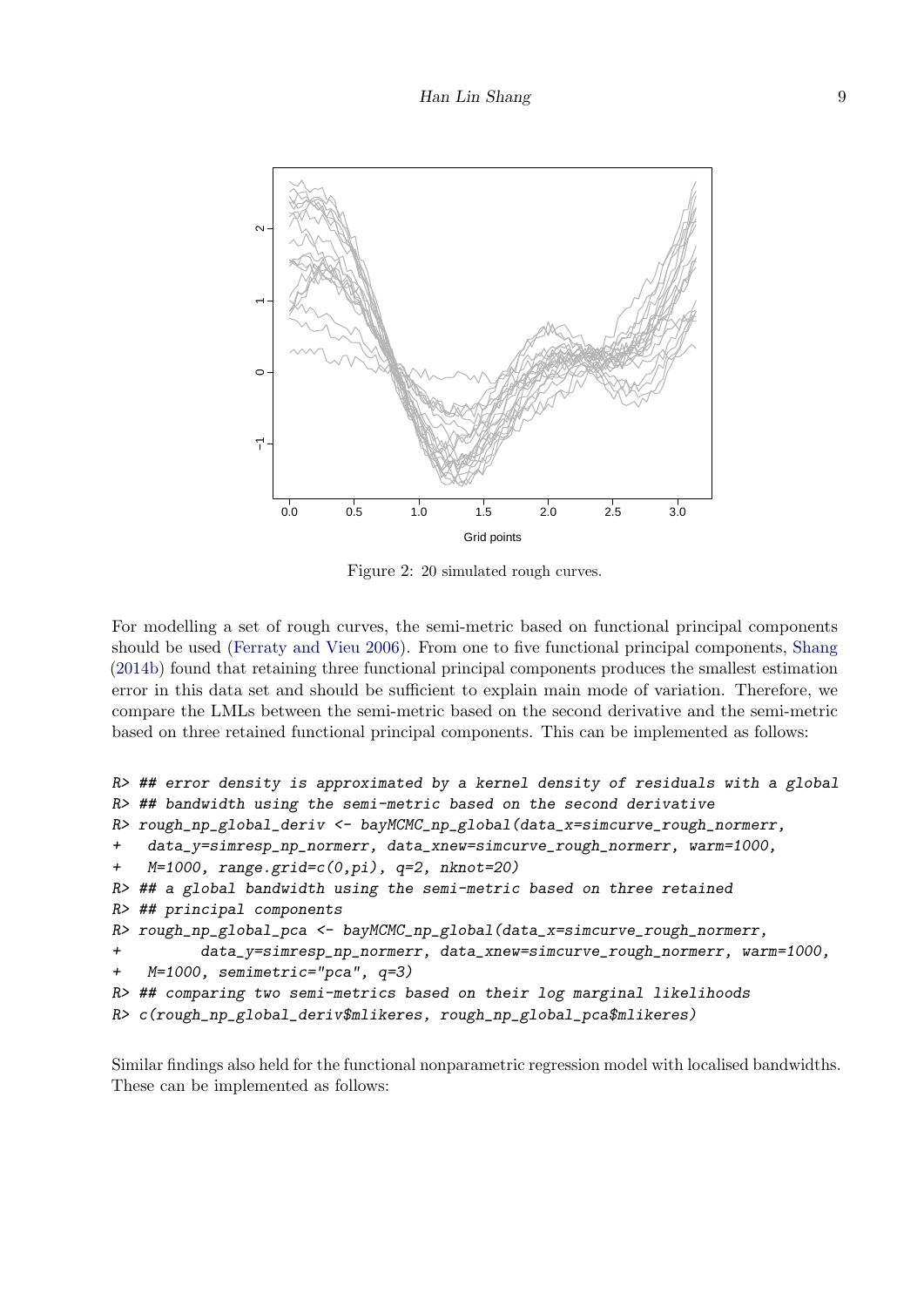```
R> ## error density is approximated by a kernel density of residuals with
R> ## localised bandwidths using the semi-metric based on the second derivative
R> rough_np_local_deriv <- bayMCMC_np_local(data_x=simcurve_rough_normerr,
+ data_y=simresp_np_normerr, data_xnew=simcurve_rough_normerr, warm=1000, M=1000,
+ range.grid=c(0,pi), q=2, nknot=20)
R> ## localised bandwidths using the semi-metric based on three retained
R> ## principal components
R> rough_np_local_pca <- bayMCMC_np_local(data_x=simcurve_rough_normerr,
+ data_y=simresp_np_normerr, data_xnew=simcurve_rough_normerr, warm=1000,
+ M=1000, semimetric="pca", q=3)
R> ## comparing two semi-metrics based on their log marginal likelihoods
R> c(rough_np_local_deriv$mlikeres, rough_np_local_pca$mlikeres)
```
Thus, for a set of rough curves, the semi-metric based on functional principal components is more suitable than the semi-metric based on the second derivative. However, for a set of smooth curves, it is advantageous to use the semi-metric based on the second derivative, as shown below:

```
R> ## error density is approximated by a kernel density of residuals with a global
R> ## bandwidth using the semi-metric based on the second derivative
R> smooth_np_global_deriv <- bayMCMC_np_global(data_x=simcurve_smooth_normerr,
+ data_y=simresp_np_normerr, data_xnew=simcurve_smooth_normerr, warm=1000,
+ M=1000, range.grid=c(0,pi), q=2, nknot=20)
R> ## a global bandwidth using the semi-metric based on functional
R> ## principal components
R> smooth_np_global_pca <- bayMCMC_np_global(data_x=simcurve_smooth_normerr,
+ data_y=simresp_np_normerr, data_xnew=simcurve_smooth_normerr, warm=1000,
+ M=1000, semimetric="pca", q=3)
R> ## comparing two semi-metrics based on their log marginal likelihoods
R> c(smooth_np_global_deriv$mlikeres, smooth_np_global_pca$mlikeres)
R> ## localised bandwidths using the semi-metric based on the second derivative
R> smooth_np_local_deriv <- bayMCMC_np_local(data_x=simcurve_smooth_normerr,
+ data_y=simresp_np_normerr, data_xnew=simcurve_smooth_normerr, warm=1000,
+ M=1000, range.grid=c(0,pi), q=2, nknot=20)
R> ## localised bandwidths using the semi-metric based on functional
R> ## principal components
R> smooth_np_local_pca <- bayMCMC_np_local(data_x=simcurve_smooth_normerr,
+ data_y=simresp_np_normerr, data_xnew=simcurve_smooth_normerr, warm=1000,
+ M=1000, semimetric="pca", q=3)
R> ## comparing two semi-metrics based on their log marginal likelihoods
R> c(smooth_np_local_deriv$mlikeres, smooth_np_local_pca$mlikeres)
```
Among a set of possible semi-metrics, the computation of marginal likelihood allows us to determine the optimal semi-metric and possibly combine different semi-metrics. The latter one remains an open question.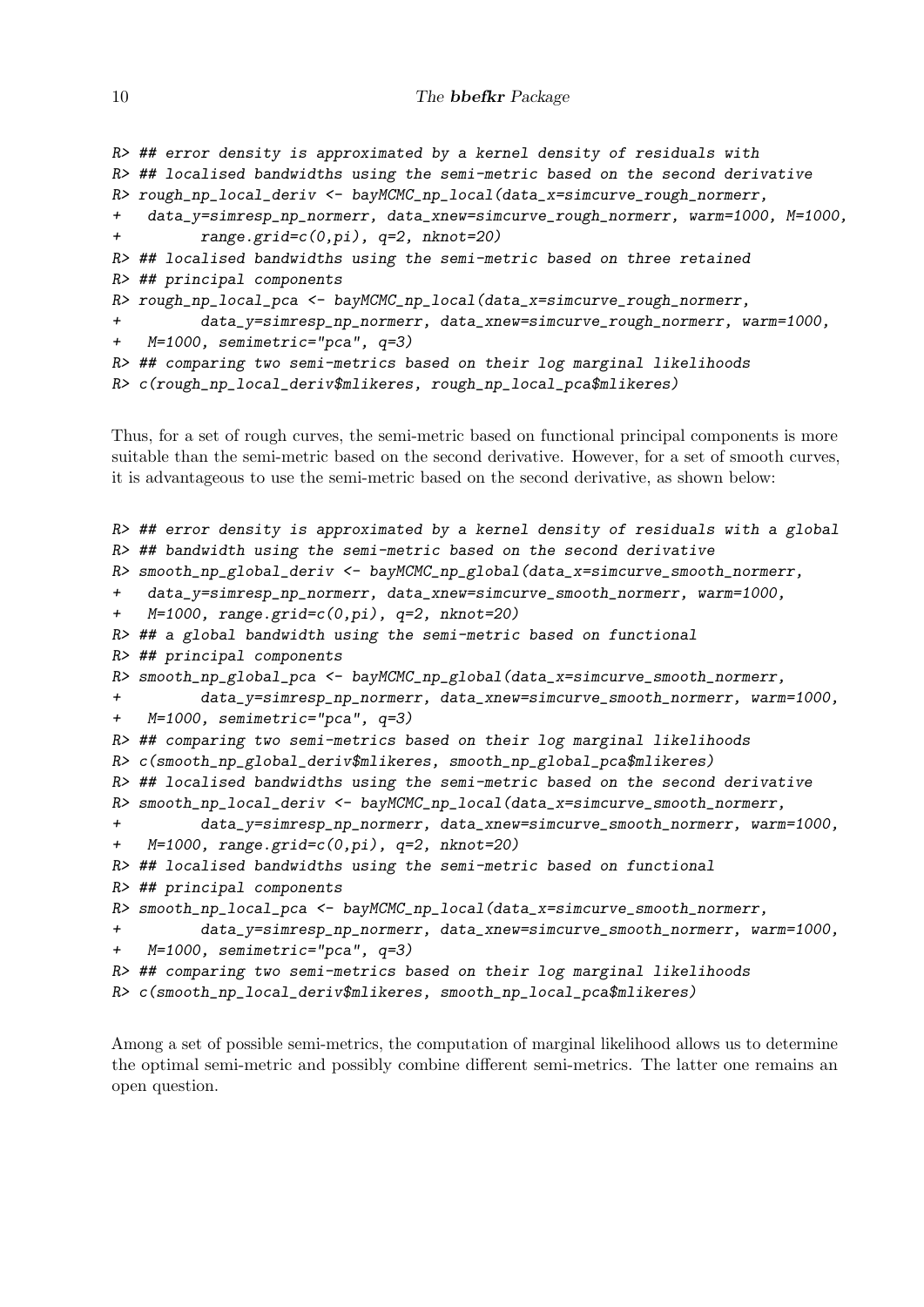# 5. Spectroscopy application

Let us consider a food quality control application, where the focus is on the prediction of the fat content of meat products based on near-infrared absorbance spectroscopy. This data set was first studied by [Borggaard and Thodberg](#page-12-6) [\(1992\)](#page-12-6) and has since been studied by [Ferraty and Vieu](#page-13-1) [\(2006\)](#page-13-1), Aneiros-Pérez and Vieu [\(2006\)](#page-12-7), [Shang](#page-13-3) [\(2013,](#page-13-3) [2014b,](#page-13-4)[a\)](#page-13-13), [Goldsmith and Scheipl](#page-13-14) [\(2014\)](#page-13-14), among many others. The data set was obtained from <http://lib.stat.cmu.edu/datasets/tecator>. Each food sample contains finely chopped pure meat with different percentages of the fat, protein and moisture contents. For each unit  $i$  (among 215 pieces of finely chopped meat), we observe one spectrometric curve, denoted by  $T_i$ , which corresponds to the absorbance measured at a grid of 100 wavelengths, from 852nm to 1050nm in the step of 2nm. Given a new spectrometric curve  $T_{\text{new}}$ , we aim to predict its corresponding fat content. As pointed out by [Ferraty and Vieu](#page-13-1) [\(2006\)](#page-13-1), the motivation is that obtaining a spectrometric curve is less time and cost consuming than the analytic chemistry needed for determining the fat content. A graphical display of spectrometric curves is shown in Figure [3.](#page-10-0)

<span id="page-10-0"></span>

Figure 3: The first 45 spectrometric curves. Among these curves, the first 44 curves are used for the estimation of bandwidths, while the 45th curve is used for the prediction of fat content.

To predict the fat content, we consider a functional nonparametric regression and a semi-functional partial linear regression. As shown in [Shang](#page-13-4) [\(2014b\)](#page-13-4), the semi-functional partial linear regression gives more accurate forecasts than the functional nonparametric regression, since it uses additional information about protein and moisture contents. The point and interval forecasts can be obtained as follows:

R> ## We use the first 44 pairs of data to estimate the relationship. Based on a R> ## new curve, we can then predict its response using a functional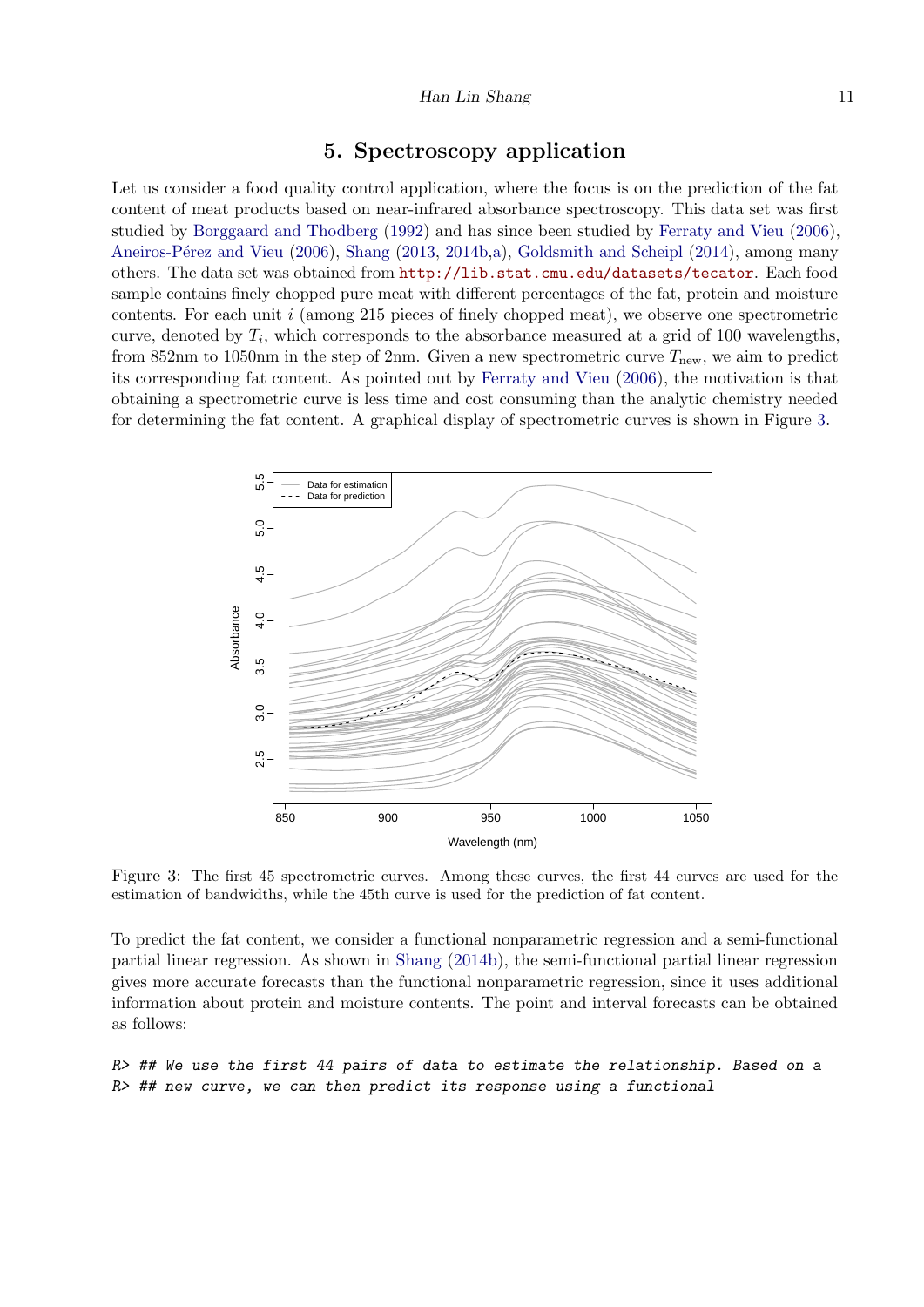```
12 The bbefkr Package
```

```
R> ## nonparametric regression
R> fat_np_global <- bayMCMC_np_global(data_x = specurves[1:44,], data_y = fat[1:44],
+ data_xnew = specurves[45,], range.grid=c(0,pi), q=2, nknot=20)
R> ## Point forecast
R> fat_np_global$pointforecast
R> ## 95% prediction interval
R> fat_np_global$PI
R> ## Using a functional nonparametric regression with localised bandwidths
R> fat_np_local <- bayMCMC_np_local(data_x = specurves[1:44,], data_y = fat[1:44],
+ data_xnew = specurves[45,], range.grid=c(0,pi), q=2, nknot=20)
R> ## Point forecast
R> fat_np_local$pointforecast
R> ## 95% prediction interval
R> fat_np_local$PI
R> ## Using a semi-functional partial linear regression with a global bandwidth
R> fat_semi_global <- bayMCMC_semi_global(data_x = specurves[1:44,], data_y = fat[1:44],
+ data_xnew = specurves[45,], Xvar = cbind(protein[1:44], moisture[1:44]),
+ Xvarpred = matrix(c(protein[45], moisture[45]), nrow=1),
         range.grid=c(0,pi), q=2, nknot=20)R> ## Point forecast
R> fat_semi_global$pointforecast
R> ## 95% prediction interval
R> fat_semi_global$PI
R> ## Using a semi-functional partial linear regression with localised bandwidths
R> fat_semi_local <- bayMCMC_semi_local(data_x = specurves[1:44,], data_y = fat[1:44],
+ data_xnew = specurves[45,], Xvar = cbind(protein[1:44], moisture[1:44]),
+ Xvarpred = matrix(c(protein[45], moisture[45]), nrow=1),
+ range.grid=c(0,pi), q=2, nknot=20)
R> ## Point forecast
R> fat_semi_local$pointforecast
R> ## 95% prediction interval
R> fat_semi_local$PI
```
Among the semi-metrics based on first derivative, second derivative, functional principal component analysis with three retained principal components, we found that the semi-metric based on the second derivative has the largest marginal likelihood and smallest prediction error in this example. As a demonstration with a global bandwidth in the functional nonparametric regression, the LMLs of the three semi-metrics are computed as follows:

```
R> fat_np_global_d1 <- bayMCMC_np_global(data_x = specurves[1:44,], data_y = fat[1:44],
+ data_xnew = specurves[45,], range.grid=c(0,pi), q=1, nknot=20)
R> fat_np_global_d2 <- bayMCMC_np_global(data_x = specurves[1:44,], data_y = fat[1:44],
+ data_xnew = specurves[45,], range.grid=c(0,pi), q=2, nknot=20)
R> fat_np_global_pca <- bayMCMC_np_global(data_x = specurves[1:44,], data_y = fat[1:44],
         data\_xnew = specurves[45,], semimetric="pca", q=3)R> c(fat_np_global_d1$mlikeres, fat_np_global_d2$mlikeres, fat_np_global_pca$mlikeres)
```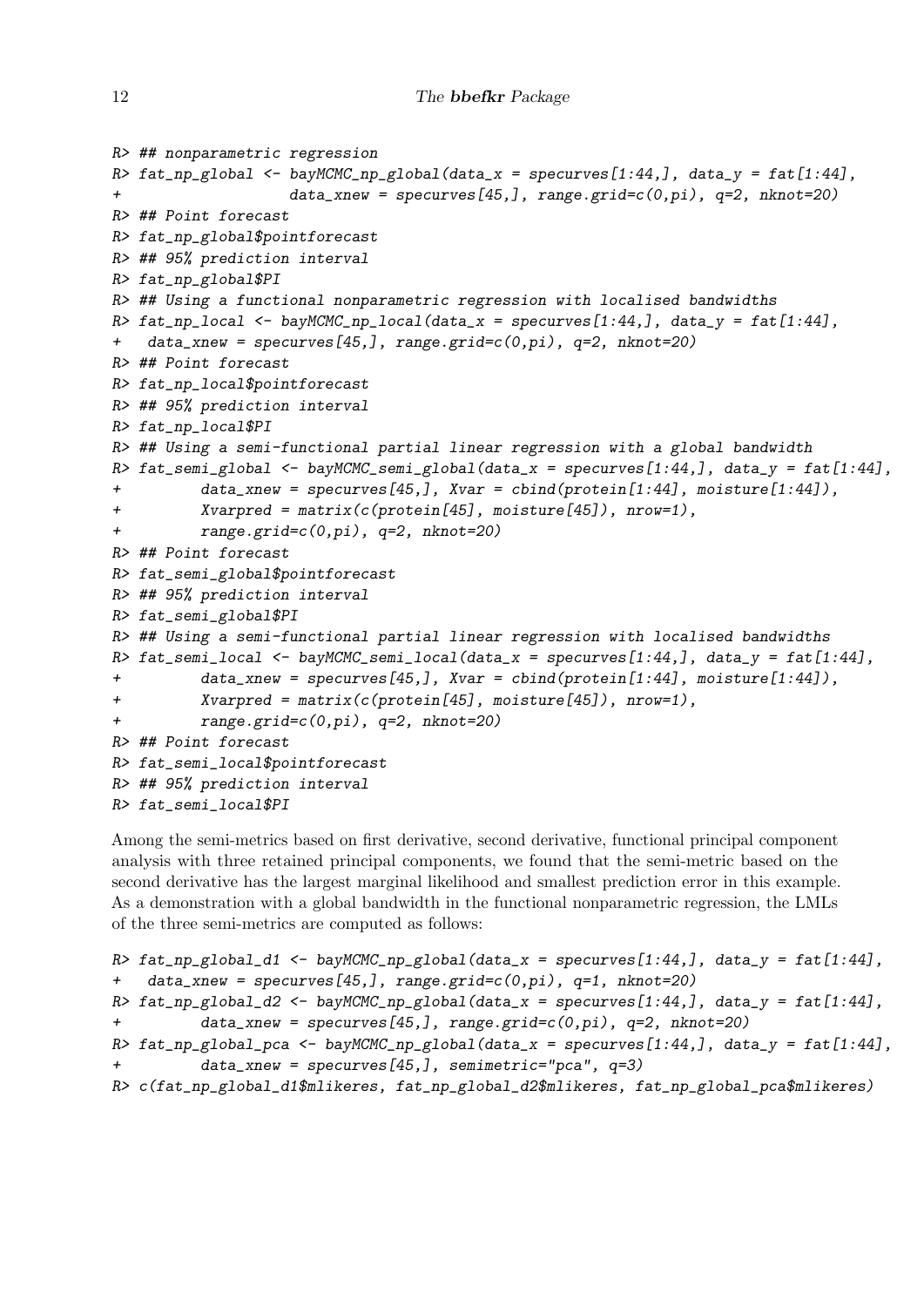#### Han Lin Shang 13

# 6. Conclusion

This article describes the Bayesian bandwidth estimation method and its implementations in a functional nonparametric regression and a semi-functional partial linear regression, using the R functions that are readily-available in the **bbefkr** package. The method is proposed to simultaneously estimate optimal bandwidths in the regression function approximated by the functional NW estimator and kernel-form error density. Illustrated by a series of simulation studies, we found that the use of localised bandwidths is preferable to a global bandwidth based on marginal likelihood or Bayes factor. For modelling a set of smooth curves, it is advantageous to use a semi-metric based on second derivative, whereas a semi-metric based on functional principal components should be used for a set of rough curves. From the spectroscopy data set, we demonstrated that the proposed Bayesian method is able to simultaneously produce point and interval forecasts and the semi-metric based on the second derivative is advantageous to the semi-metric based on principal components for this data set.

In future, the Bayesian method described may be extended to other nonparametric functional estimators for estimating regression function, such as functional local linear estimator (Baíllo and Grané [2009\)](#page-12-8). Furthermore, it may also be extended to other scalar-on-function regression models, such as functional partial linear regression [\(Lian](#page-13-15) [2011\)](#page-13-15).

# References

- <span id="page-12-7"></span>Aneiros-Pérez G, Vieu P (2006). "Semi-functional partial linear regression." Statistics & Probability Letters,  $76(11)$ ,  $1102-1110$ .
- <span id="page-12-8"></span>Baíllo A, Grané A (2009). "Local linear regression for functional predictor and scalar response." Journal of Multivariate Analysis,  $100(1)$ ,  $102-111$ .
- <span id="page-12-0"></span>Barrientos-Marin J, Ferraty F, Vieu P (2010). "Locally modelled regression and functional data." Journal of Nonparametric Statistics, 22(5), 617–632.
- <span id="page-12-2"></span>Boj E, Delicado P, Fortiana J (2010). "Distance-based local linear regression for functional predictors." Computational Statistics & Data Analysis,  $54(2)$ ,  $429-437$ .
- <span id="page-12-6"></span>Borggaard C, Thodberg HH (1992). "Optimal minimum neural interpretation of spectra." Analytical *Chemistry*,  $64(5)$ ,  $545-551$ .
- <span id="page-12-3"></span>Bowman AW (1984). "An alternative method of cross-validation for the smoothing of density estimates." *Biometrika*,  $71(2)$ , 353–360.
- <span id="page-12-1"></span>Burba F, Ferraty F, Vieu P (2009). "k-nearest neighbour method in functional nonparametric regression." Journal of Nonparametric Statistics, 21(4), 453–469.
- <span id="page-12-4"></span>Chib S (1995). "Marginal likelihood from the Gibbs output." Journal of the American Statistical Association, 90(432), 1313–1321.
- <span id="page-12-5"></span>Ferraty F, Van Keilegom I, Vieu P (2010). "On the validity of the bootstrap in non-parametric functional regression." Scandinavian Journal of Statistics, 37(2), 286–306.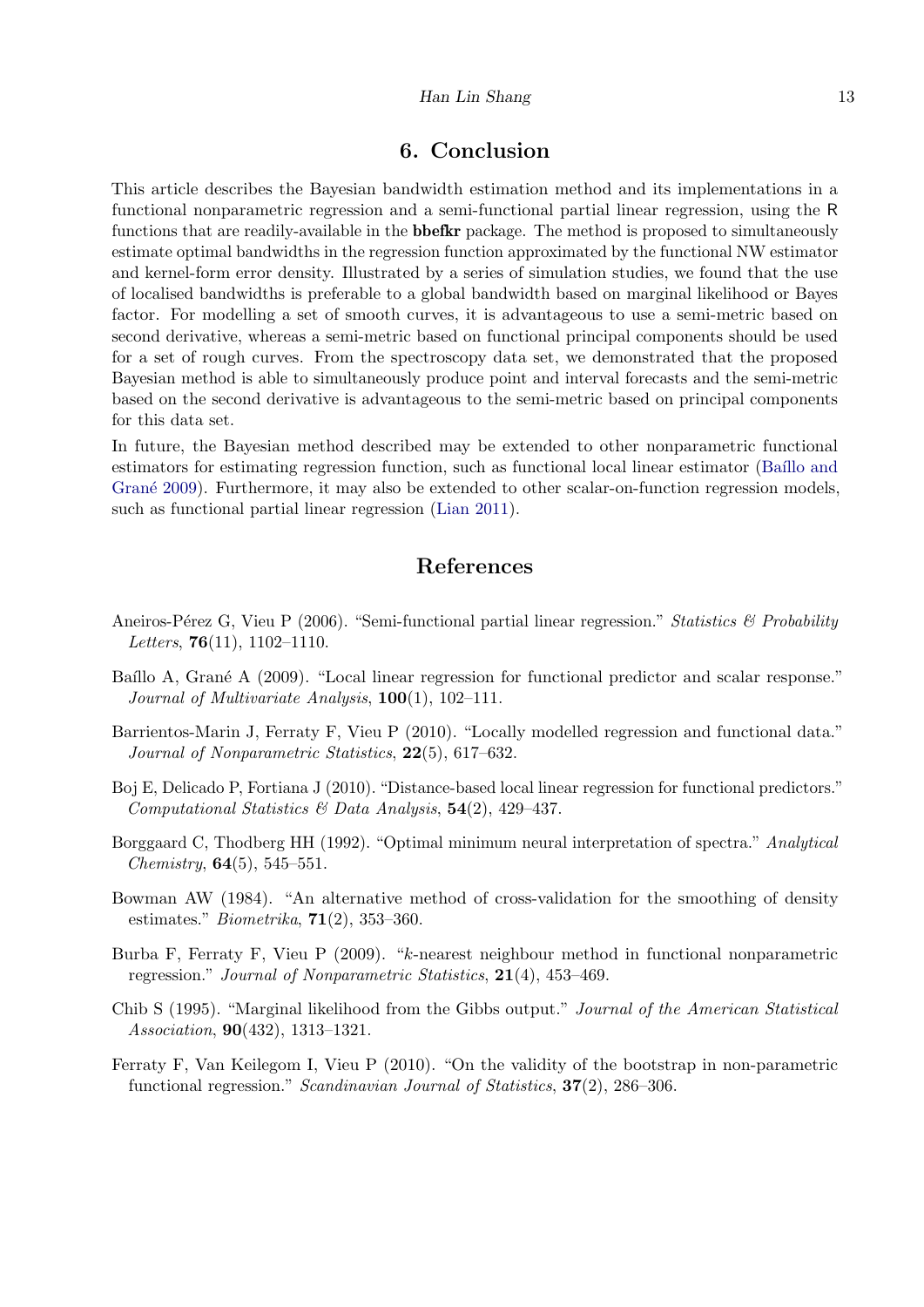- <span id="page-13-1"></span>Ferraty F, Vieu P (2006). Nonparametric Functional Data Analysis: Theory and Practice. Springer, New York.
- <span id="page-13-8"></span>Ferraty F, Vieu P (2009). "Additive prediction and boosting for functional data." Computational Statistics & Data Analysis, 53, 1400-1413.
- <span id="page-13-9"></span>Gelfand AE, Dey DK (1994). "Bayesian model choice: Asymptotics and exact calculations." Journal of the Royal Statistical Society, Series B, 56(3), 501–514.
- <span id="page-13-12"></span>Geweke JF (1999). "Using simulation methods for Bayesian econometric models: Inference, development, and communication." *Econometric Reviews*, **18**(1), 1–73.
- <span id="page-13-14"></span>Goldsmith J, Scheipl F (2014). "Estimator selection and combination in scalar-on-function regression." Computational Statistics & Data Analysis, 70, 362–372.
- <span id="page-13-11"></span>Kass RE, Raftery AE (1995). "Bayes factors." Journal of the American Statistical Association, 90(430), 773–795.
- <span id="page-13-15"></span>Lian H (2011). "Functional partial linear model." Journal of Nonparametric Statistics,  $23(1)$ , 115–128.
- <span id="page-13-6"></span>Meyer R, Yu J (2000). "BUGS for a Bayesian analysis of stochastic volatility models." Econometrics Journal, 3(2), 198–215.
- <span id="page-13-10"></span>Newton MA, Raftery AE (1994). "Approximate Bayesian inference with the weighted likelihood bootstrap." Journal of the Royal Statistical Society, Series B, 56(1), 3–48.
- <span id="page-13-7"></span>Plummer M, Best N, Cowles K, Vines K (2006). "CODA: Convergence Diagnosis and Output Analysis for MCMC."  $R$  News,  $6(1)$ , 7-11.
- <span id="page-13-2"></span>Rachdi M, Vieu P (2007). "Nonparametric regression for functional data: Automatic smoothing parameter selection." Journal of Statistical Planning and Inference, 137(9), 2784–2801.
- <span id="page-13-5"></span>Roeder K, Wasserman L (1997). "Practical Bayesian density estimation using mixtures of normals." Journal of the American Statistical Association, 92(439), 894–902.
- <span id="page-13-3"></span>Shang HL (2013). "Bayesian bandwidth estimation for a nonparametric functional regression model with unknown error density." Computational Statistics  $\mathcal{B}$  Data Analysis, **67**, 185–198.
- <span id="page-13-13"></span>Shang HL (2014a). "Bayesian bandwidth estimation for a functional nonparametric regression model with mixed types of regressors and unknown error density." Journal of Nonparametric Statistics, in press.
- <span id="page-13-4"></span>Shang HL (2014b). "Bayesian bandwidth estimation for a semi-functional partial linear regression model with unknown error density." *Computational Statistics*, in press.
- <span id="page-13-0"></span>Shang HL (2014c). bbefkr: Bayesian bandwidth estimation and semi-metric selection for the functional kernel regression with unknown error density. R package version 4.1, URL [http:](http://cran.r-project.org/web/packages/bbefkr/index.html) [//cran.r-project.org/web/packages/bbefkr/index.html](http://cran.r-project.org/web/packages/bbefkr/index.html).